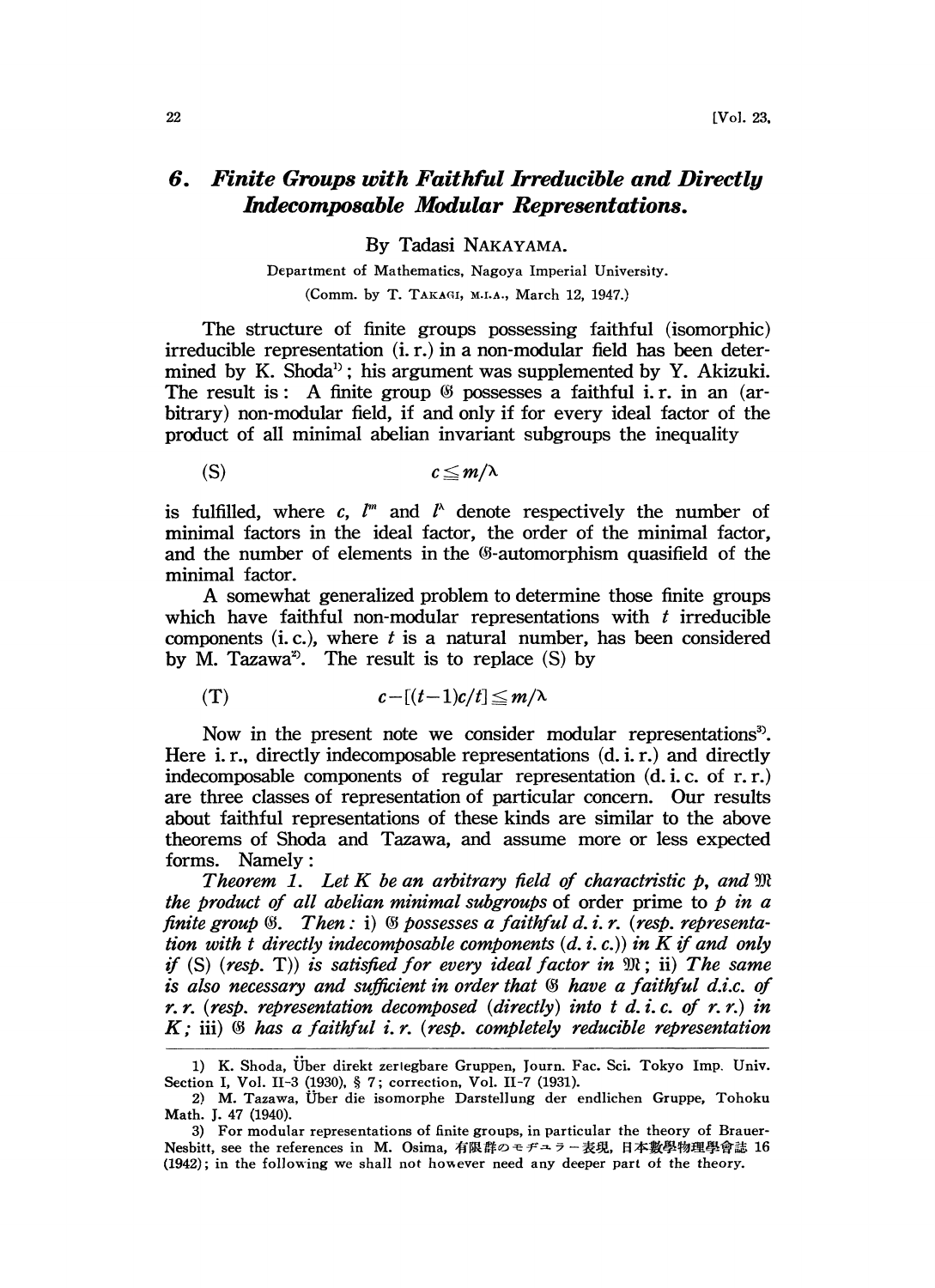with t i.c.) in K if and only if the same condition for  $\mathfrak{M}$  is satisfied and, moreover  $\mathcal G$  has no invariant subgroup  $\pm 1$  whose order is a power of  $p$ .

Perhaps of some interest, though not unexpected, is the corollary that if  $\mathfrak G$  possesses a faithful d. i.r. whatsoever then it has a faithful d. i. . of r. r. (and similarly for representation with <sup>t</sup> components). interest is also the relationship between modular and ordinary representations, and in particular the third assertion of the corollary<sup>4</sup>: If has a faithful i.r. in a modular field then it possesses a same in any non-modular field. If  $\mathfrak G$  has a faithful i.r. in a non-modular field, then it has a faithful d.i.c. of r.r. in any modular field. If  $\%$  possesses faithful  $d_i$ ,  $i$ ,  $r_i$ ,  $m$  two modular fields of distinct characteristics, then it has a faithful i.r. in any non-modular field.  $(And, exactly the$ same for representations with t components).

Also proof runs similarly as in Shoda 1.c. (or Tazawa, 1.c.); we have only to employ some elementary lemmas on modular representations.

*Lemma 1.* Let  $M(\mathcal{G})$  be an i.r. (resp. d. i.c. of r. r.) of  $\mathcal{G}$ . Then its restriction  $M(\mathcal{X})$  to an invariant subgroup  $\mathcal{X}$  is decomposed directly into a certain number of i.r. (resp. d. i.c. of r.r.) of  $\Re$  mutually conjugate in  $\mathcal{B}$ . Every i.r. (resp. d.i.c. of r.r.)  $m(\mathcal{R})$  of  $\mathcal{R}$  appears as a direct component in the restriction  $M(\mathfrak{N})$  of a suitable i.r. (resp. d. i. c. of r.r.) of  $\mathcal{G}$ . Proof: The first assertion concerning i.r. is well known and is in fact valid in a far more general case (where neither  $\mathfrak{G}, \mathfrak{R}$  nor  $(\mathfrak{G}:\mathfrak{R})$  need to be finite)<sup>5</sup>. As to the second (concerning i.r.) we have only to consider, for instance, the representation of  $\mathfrak G$  induced by  $m(\mathfrak R)$  and its irreducible (not necessarily direct) consituent, whose restriction contains  $m(\mathfrak{N})$ . Let next  $m(\mathfrak{N})$  be a d.i.c. of r.r. of  $\Re$ , and  $N(\mathcal{B})$  be the representation of  $\mathcal{B}$  induced by it.  $N(\mathcal{B})$ is directly decomposed into a certain number of d. i. c. of r. r. of  $\mathcal{G}$ . For, if e is a primitive idempotent in the group algebra  $(\mathcal{X})$  of  $\mathcal{X}$  (over K) such that the left ideal ( $\mathfrak{R}$ )e defines  $m(\mathfrak{R})$ , then  $N(\mathfrak{G})$  is defined by the direct summand left ideal  $(\mathcal{C})(\mathcal{R})e=(\mathcal{C})e$  of the group algebra  $(\mathcal{C})$ of  $\mathcal{F}$ . On the other hand the restriction  $N(\mathcal{R})$  is directly decomposed into components conjugate to  $m(\mathfrak{N})$  in  $\mathfrak{G}$ . In fact a representation of a group induced by a representation of its invariant subgroup of finite index is directly decomposed, when restricted to the subgroup, into representations of the subgroup conjugate to the original one. Comparison of these two decompositions shows that each d. i. c. of  $N(\mathcal{Y})$ , which is at the same time a d. i. c. of  $r, r$ , is decomposed directly into in  $\mathcal C$  conjugate d. i. c. of r. r. of  $\mathcal R$ , when restricted to  $\mathcal R$ . Further the relation ( $(\mathcal{Y})(\mathcal{X})=(\mathcal{Y})$  shows that every d. i. c. of r. r. of  $\mathcal{Y}$ , as well as

<sup>4)</sup> The first part of the corollary is trivial. In fact we have only to consider an i.r. with the faithful modular constituent. As to the second part a d.i.c. of modular r.r. containing the faithful non-modular i.r. suffices, as our proof below shows. It is rather likely (and desirable) that a direct representation theoretical proof can be given to the third (as well as to the second) assertion of the corollary.

<sup>5)</sup> Cf. A. H. Clifford, Representations induced in an invariant subgroup, Ann. Math. 38 (1937).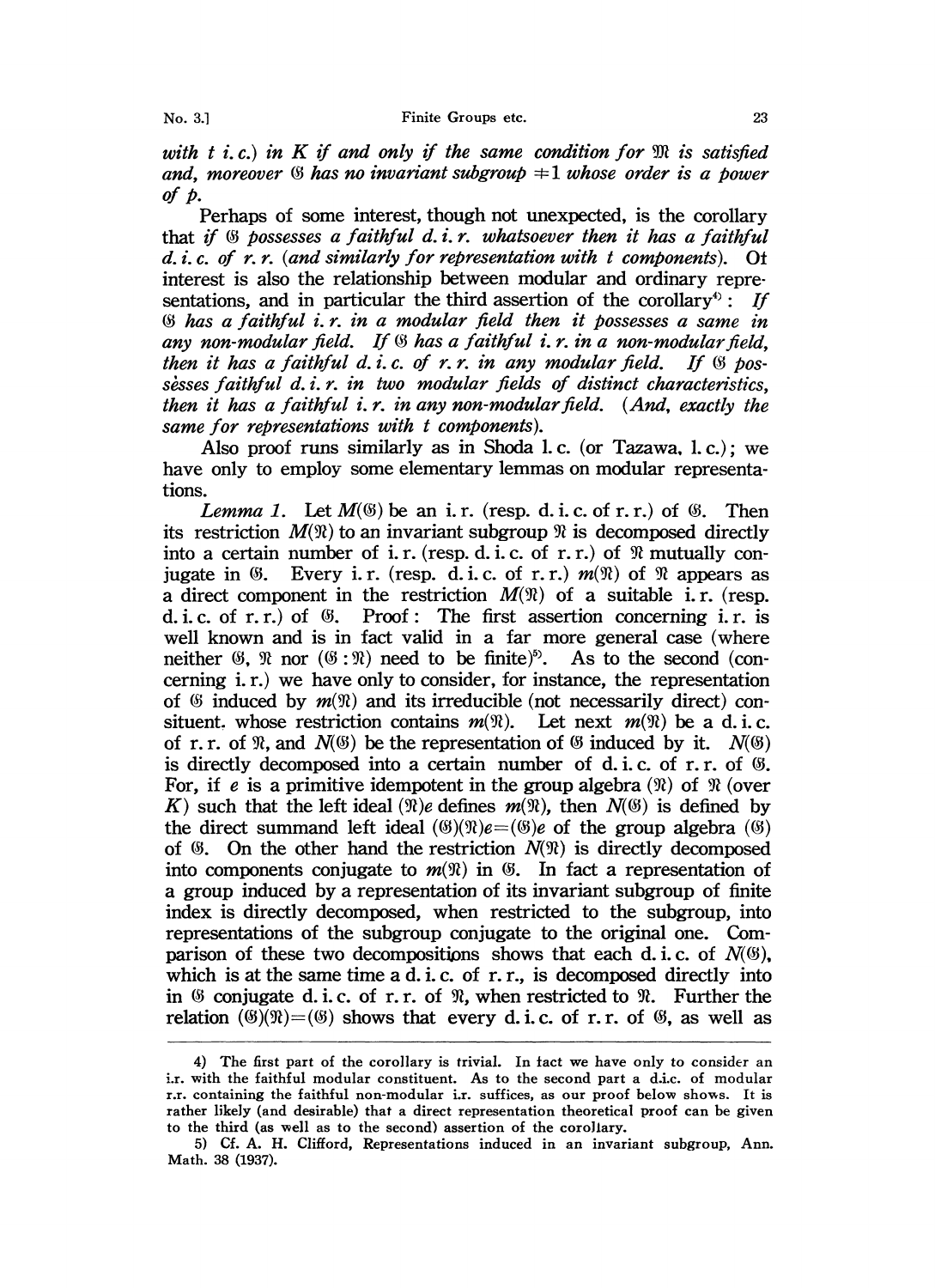that of  $\mathcal{R}$ , appears in such circumstance (with suitable  $m(\mathcal{R})$ ). Now the assertions about d. i.c. of r.r. in the lemma are ready to verify.

*Lemma 2.* Let  $\Im$  and  $\Re$  be as in Lemma 1. Let  $M(\Im)$  be a representation of  $\mathfrak G$  such that its restriction to  $\mathfrak R$  is directly decomposed into a certain number of mutually in  $\mathfrak G$  conjugate representations  $m_1(\mathfrak{N})$ ,  $m_2(\mathfrak{N}),$  .....,  $m_n(\mathfrak{N})$ . Let  $\mathfrak{C}$  be the kernel of the representation  $M(\mathfrak{G})$ , and  $\mathfrak{D}$ , the kernel of  $m_1(\mathfrak{N})$ . Then  $\mathfrak{D}_1 \cap \mathfrak{D}_2 \cap \cdots \cap \mathfrak{D}_n = \mathfrak{N} \cap \mathfrak{C}$ , and this and  $\mathfrak{D}_j$ , the kernel of  $m_j(\mathfrak{N})$ . Then  $\mathfrak{D}_1 \setminus \mathfrak{D}_2 \setminus \ldots \setminus \mathfrak{D}_n = \mathfrak{N} \setminus \mathfrak{C}$ , and this is the greatest invariant subgroup of  $\mathfrak{G}$  contained in one of  $\mathfrak{D}'$ 's, sav  $\mathfrak{D}_1$ . So, if  $M(\mathfrak{G})$  is faithful, then  $\mathfrak{D}_1$  contains no invariant subgroup  $\pm 1$ of (6. Conversely, if  $\mathfrak{D}_1$  contains no invariant subgroup  $\pm 1$  of (6) then the restricted representation  $M(\mathfrak{N})$  is faithful (on  $\mathfrak{N}$ ).

Let now  $\mathcal{R}$  be in particular the invariant subgroup generated by the totality of minimal invariant subgroups of  $\mathcal{C}$ . Then a representation of  $\emptyset$  is faithful already when it is so on  $\mathcal{R}$ . Thus we see:  $M(\emptyset)$ is faithful if and only if the kernel  $\mathfrak{D}_1$  of  $m_1(\mathfrak{N})$  contains no invariant subgroup $\pm 1$  of  $\&$ .

Let next  $\Re$  be an invariant subgroup generated by (not necessarily all but) some minimal invariant subgroups in (@. It is uniquely decomposed into the direct product

$$
\mathfrak{N} = \mathfrak{R} \times \mathfrak{L}_1 \times \mathfrak{L}_2 \times \ldots \times \mathfrak{L}_h
$$

 $\mathcal{R} = \mathcal{R} \times \mathcal{Q}_1 \times \mathcal{Q}_2 \times \dots \times \mathcal{Q}_k$ <br>abelian simple invariant<br>of prime power orders of a product  $\Re$  of non-abelian simple invariant subgroups and abelian invariant subgroups  $\mathcal{R}_k$  of prime power orders with different primes  $l_k$ . Each 2 is of type  $(l, l, \ldots, l)$ . If  $l \neq p$  its representation is completely reducible and its cyclic factor groups, and only those, have faithful i.r. But if  $l=p$  its unique i.r. (resp. d. i.c. of r.r.) is unit representation (resp. faithful). On the other hand each simple factor in  $\Re$  certainly has a faithful d. i. c. of r. r., while it possesses a faithful i.r. if and only if its order is not a power of the characteristic  $p$ . Now, every invariant subgroup  $\mathcal D$  of  $\mathcal R$  is regular with respect to the above decomposition of  $\mathcal{R}$ , that is,  $\mathcal{D}$  is decomposed into subgroups  $\mathfrak{S}$ .  $\mathfrak{T}_k$  of  $\mathfrak{K}, \mathfrak{L}_k$ :

$$
\mathfrak{D} = \mathfrak{S} \times \mathfrak{T}_1 \times \mathfrak{T}_2 \times \ldots \ldots \times \mathfrak{T}_h.
$$

 $\mathfrak{D} = \mathfrak{S} \times \mathfrak{T}_1 \times \mathfrak{T}_2 \times \dots \times \mathfrak{T}_h$ .<br>The Kronecker product of representations of  $(\mathfrak{L}/\mathfrak{T})$ 's and simple factors of  $\mathfrak{R}$  is faithful for  $\mathfrak{R}/\mathfrak{D}$  if and only if each of them is faithful (on The Kronecker product of representations of  $(\mathcal{L}/\mathcal{I})$ 's and simple factors each subgroup). Moreover, in case the underlying field  $K$  is algebraically closed, the Kronecker product of i.r. of direct factors is an i.r. of the product, and every i.r. of the (direct) product is obtained in this way. Exactly the same holds also for d. i.c. of r.r. However, a (finite) group has a faithful i.r. (resp. d. i.c. of r.r.) in a field if and only if it has a such in its algebraic closure<sup> $6$ </sup>. These together enable us to combine the above results about direct factors into

*Lemma 3.* The invariant subgroup  $\Re$  generated by some minimal invariant subgroups of  $\mathcal G$  has an i.r. (resp. completely reducible representation with  $t$  i.c.) in  $K$  whose kernel contains no invortant subgroup  $\pm 1$  of (6), if and only if 1) every  $\ell$  with  $l \pm p$  possesses an

<sup>6)</sup> Observe, in case  $K$  is imperfect, that the group algebra is separable.